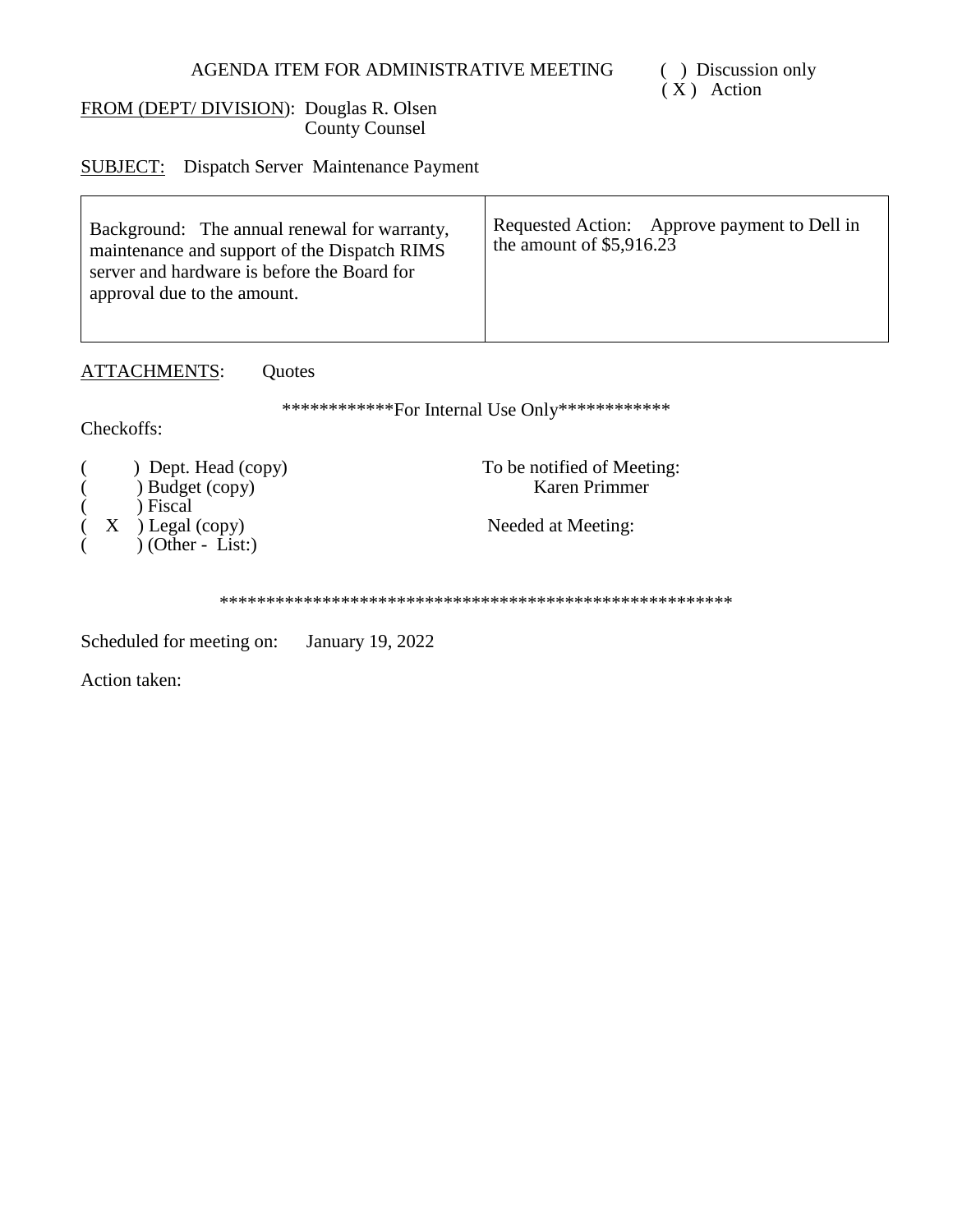| <b>Extended Services Quote Information</b> |                   |  |  |  |  |  |
|--------------------------------------------|-------------------|--|--|--|--|--|
| Quote #:                                   | v 3000108213695.1 |  |  |  |  |  |

| <b>Customer Information</b>        |  |  |  |  |  |  |  |  |
|------------------------------------|--|--|--|--|--|--|--|--|
| December 22, 2021                  |  |  |  |  |  |  |  |  |
| UMATILLA COUNTY                    |  |  |  |  |  |  |  |  |
| 8934551                            |  |  |  |  |  |  |  |  |
| C000000006563                      |  |  |  |  |  |  |  |  |
| Dell Standard Terms and Conditions |  |  |  |  |  |  |  |  |
|                                    |  |  |  |  |  |  |  |  |

### **Dell Contact Information**

**Leonardo Jones Extended Services Consultant** 

Leonardo\_Jones@dell.com

Office 1-512-725-0178

| <b>Total Price</b> |
|--------------------|
|                    |
| \$1,699.95         |
| \$1,699.95         |
| \$1,307.38         |
| \$1,307.38         |
|                    |

**Dell Extended Services Details**

| <b>Extended Services Subtotal</b> | <b>Contract Descriptions</b>                           |                                |  |  |  |  |  |
|-----------------------------------|--------------------------------------------------------|--------------------------------|--|--|--|--|--|
|                                   | 4-Hour Onsite Response                                 | S <sub>1</sub> /S <sub>9</sub> |  |  |  |  |  |
| <b>Reinstatement Fees</b>         | Next Business Day Onsite Response                      | <b>ND</b>                      |  |  |  |  |  |
|                                   | ProSupport Technical Support                           | PS/SV                          |  |  |  |  |  |
| <b>Subtotal</b>                   | <b>ProSupport Mission Critical Technical Support</b>   | PSMC/GD                        |  |  |  |  |  |
|                                   | ProSupport Plus Mission Critical Technical Support     | $S9 + P+$                      |  |  |  |  |  |
| <b>Discount applied</b>           | ProSupport Plus Technical Support                      | PSP/P+                         |  |  |  |  |  |
|                                   | ProSupport Plus Technical Support for Client + CC + KK | $PS+$                          |  |  |  |  |  |
| \$2,837.33<br>Total:              | Keep Your Hard Drive                                   | KK                             |  |  |  |  |  |
|                                   | Post Standard Support for End of Life Tags             |                                |  |  |  |  |  |
|                                   | Post Standard Support                                  | Post Standard (PSS)            |  |  |  |  |  |

**Questions about Services? Click here.** 

**Support Questions? Click here.** 

| <b>Contract Descriptions</b> |                                                        | <b>Extended Services Subtotal</b> | \$5,616.66 |
|------------------------------|--------------------------------------------------------|-----------------------------------|------------|
|                              | 4-Hour Onsite Response                                 |                                   |            |
|                              | Next Business Day Onsite Response                      | <b>Reinstatement Fees</b>         | \$398.00   |
|                              | ProSupport Technical Support                           |                                   |            |
|                              | ProSupport Mission Critical Technical Support          | <b>Subtotal</b>                   | \$6,014,66 |
|                              | ProSupport Plus Mission Critical Technical Support     |                                   |            |
|                              | ProSupport Plus Technical Support                      | <b>Discount applied</b>           | \$3,177.33 |
|                              | ProSupport Plus Technical Support for Client + CC + KK |                                   |            |
|                              | Keep Your Hard Drive                                   | <b>Total:</b>                     | \$2,837,33 |
|                              | ndard Support for End of Life Tags                     |                                   |            |
|                              |                                                        |                                   |            |

 *Pricing does not include sales tax where applicable. This quotation is valid for 30 days.* 

### **Purchase Order Conditions**

Please remember to include the following information:

- Billing address - Shipping address, including a contact name & phone number - Terms stated as 'Net 30' - A total dollar amount - An authorizing signature (if required)

Please attach a coPS+ of your Dell quote, or reference the Dell quote number(s) on the purchase order.